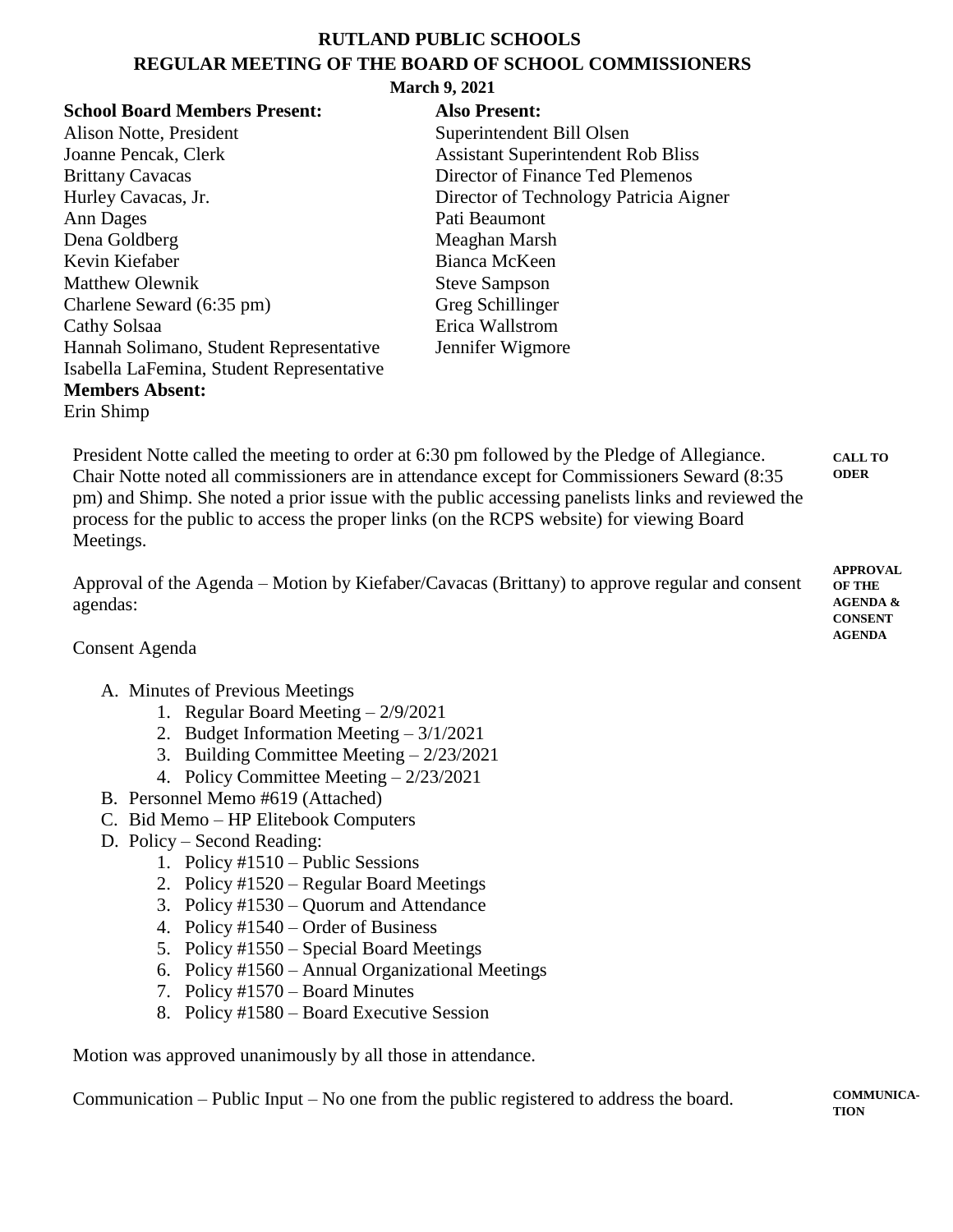School/Program Updates – Student Representatives' Report – RIS spent the last month focused on celebrating reading and a reading challenge. PBIS themes are flexibility and optimism. Parent conferences scheduling has begun. Northeast and Northwest Primary Schools held winter carnivals as part of PBIS and included: snow sculptures, groom ball and sledding. Read Across America was celebrated with mystery readers. Parent Conferences will take place next week.

Rutland Middle School participated in many fun activities including: a school-wide Ka hoot, sledding and a pie eating contest. Spring student led conferences will take place remotely and all student will be dismissed at 11:00 am on Thursday and there will be no school on Friday. At RHS, Mr. Eisenman was named Co-President of the Vermont Alliance for Social Studies. Zachary Nelson and Abed Alawi have been selected to join the council. The winter sports season is wrapping up.

RMS and RHS Update – Assistant Superintendent, Rob Bliss advised that the Vermont Agency of Education has put much of the Continuous Improvement Planning process on hold due to the impact of the pandemic. The VT AOE asked for updated information and implementation efforts where possible. He introduced the RMS Administration.

**RMS & RHS RMS & RHS CIP REPORTS CIP REPORTS**

**STUDENT STUDENT REPS' REPS' REPORT REPORT**

Principal Pati Beaumont presented Rutland Middle School practices of supporting the social emotional needs of students and adults at RMS, implementing structures that build community and foster relationships (Birch, Hickory and Maples houses, BRIDGES program, Remote Learning Academy) and partnering with the Tarrant Institute. She shared quotes from staff related to the RMS house structure and the following goals:

Goal 1 – K-12 Articulated Curriculum: Meaningful instruction (authentic evidence and transferable skill proficiencies) with units this year: identity, innovation and change and artistic expression. Beginning next year: sustainable development goals, other project-based learning units and professional development focus. A student presentation about connecting the book **Tangerine** to our Identity was shared.

The MTSS Data Analysis process was reviewed.

Assistant Principal Meaghan Marsh reviewed Goal 2 – Establish Relationships and Community Structures: small cohorts of students, development of an inclusive and supportive environment for each student and social emotional curriculum. Includes after school youth council, RHS peer mentors with transition plans, student senate and RIS transitions plans for grade 7 students.

Director of Student Engagement Erica Wallstrom reviewed Goal 3 – Trauma Informed Systems: Identity Unit for all students, Personal Interest Projects (student voice and choice) and personalized system of discipline. Some individual PIP Projects were highlighted.

A report of the BRIDGES in the community program was presented including: Meals on Wheels, internships and other opportunities. Four hundred eighty-four hours of community service have been logged.

February Fun Day was highlighted.

Commissioner Cavacas (Brittany) thanked the Middle School Team for their time and effort and expressed her appreciation for the connection between  $8<sup>th</sup>$  and  $9<sup>th</sup>$  graders.

Assistant Superintendent Bliss introduced the RHS team – Principal Greg Schillinger noted that an update on continuous improvement goals would presented in the context of the last year. He advised that last time this year a strong NEASC accreditation visit took place, allowing opportunities to improve RHS. Principal Schillinger noted that switching to remote learning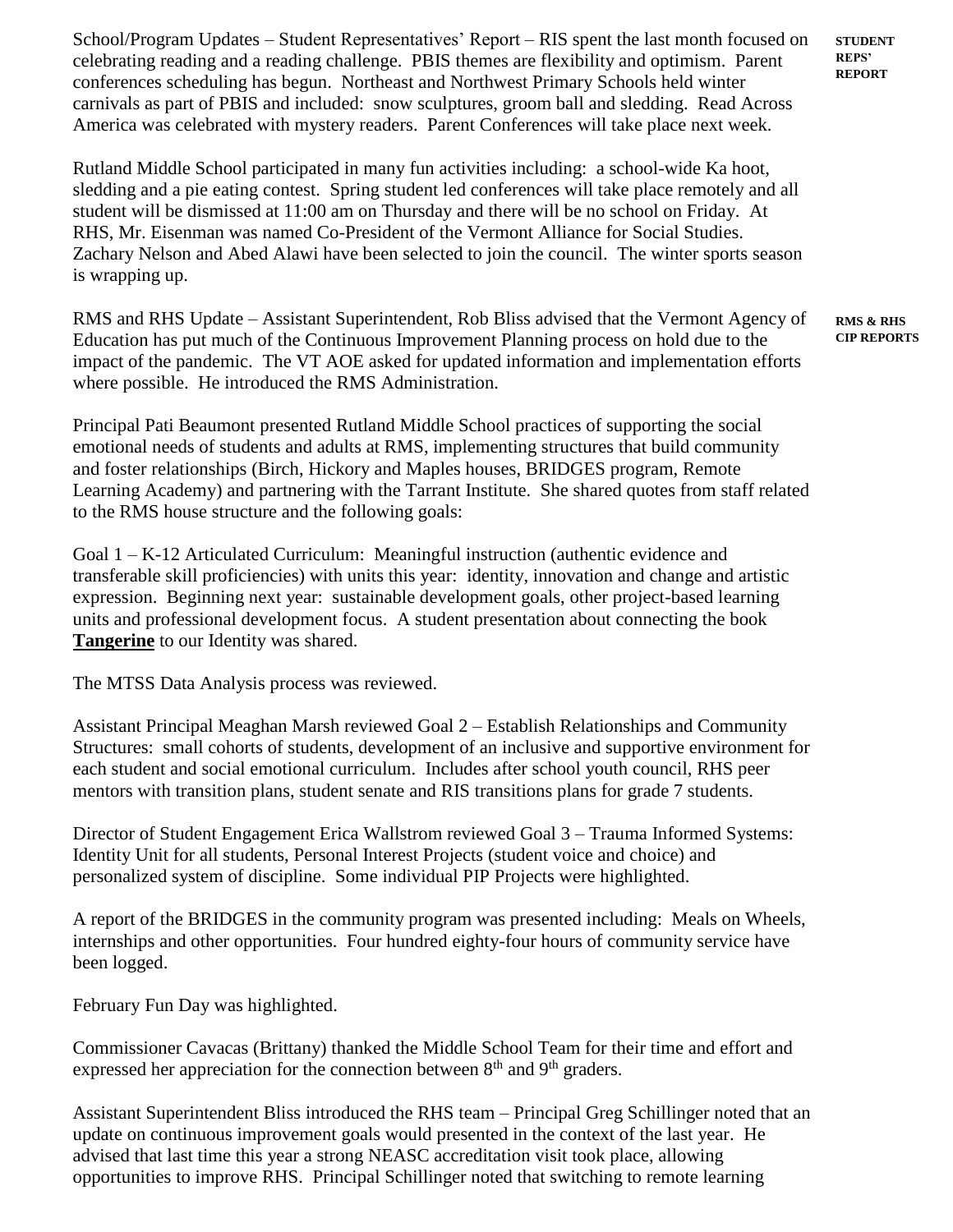forced the RHS team to slow down and find a way to continue the work and make improvements while relying on many of the robust structures that were in place. He reviewed the process for determining a fully in person model for 9<sup>th</sup> grade students and the correlation between grade level and success. He also reviewed the hybrid model for grades 10-12 (every other day, red/white day schedule) and prioritizing learning and relationship building.

Action Planning Goals were reviewed, including: Instruction and Assessment (reviewed by Steve Sampson), Trauma Informed Practices (reviewed by Jennifer Wigmore – Stacey Shortle was recognized for her work in this area at RHS,) and Personalization: Global Studies and STEM students can still receive those endorsements (reviewed by Bianca McKeen.)

Principal Schillinger acknowledged the work of many staff members including the Assistant Principals who presented tonight for their work in the midst of the pandemic crisis. He noted the seeking out of other standards (NEASC, Marzano Certifications) and looking ahead for teaching and learning, social-emotional learning and personalized learning.

Central Office Reports – Superintendent's Report – Superintendent Olsen updated the board on the status of COVID-related topics connected to our school community. He noted, while the state reports a steady decline in case counts, we want everyone to be very aware that the virus has not gone away. In fact, we had a bit of a lull in our case counts for a time, but then just this week we had reported to us news of two unrelated cases within our school community. As a community, he asked families to please remain vigilant and to maintain the expectations of the Vermont Department of Health. We know for certain that the virus will be a challenge for all of us through the end of this school year.

On a very positive note, the Vermont Department of Health coordinated with the Agency of Education and the staff at RRMC to facilitate the vaccination of school staff over the next month. Many of our staff took advantage of this over the last few days. He thanked the Department of Health, the AOE, and the staff at the hospital for conducting these clinics.

The Agency of Education has been incrementally rolling out guidance for districts to help us as we plan for recovery for any loss suffered by our students through the pandemic. We know that we will be eligible for federal funds over at least the next two years to help us support students regain any learning loss. Currently, we are required to put together what is called a Recovery Team to map out how we will go about doing this. Just like we had a team last summer that addressed our plan for reopening schools, we will have a team that will address recovery. The three areas of focus for recovery are:

- Mental health and well-being.
- Student engagement and truancy.
- Academic achievement and success.

A team will be assembled by the end of next week, followed by the needs assessment in the following month. The goal is to have a district recovery plan in place, based on our needs, by mid-May.

Superintendent Olsen reminded the board that we are entering our hiring season. Related to that, we have begun the process of replacing the position vacated by RIS Assistant Principal Cathy Farman. Kerry Course is leading the process for that position that has a special education focus. Pam Reed will also be involved in that process.

Superintendent Olsen reminded parents that this Friday, March  $12<sup>th</sup>$ , is the last of our professional development days that are occurring during the school year. Pam Reed and Patricia Aigner have put together learning opportunities for our staff. This is a special opportunity for our paraeducators to access a variety of professional development based on the needs of their positions.

**RMS & RHS CIP REPORTS CONT.**

**SUPERINTEN-DENT'S REPORT**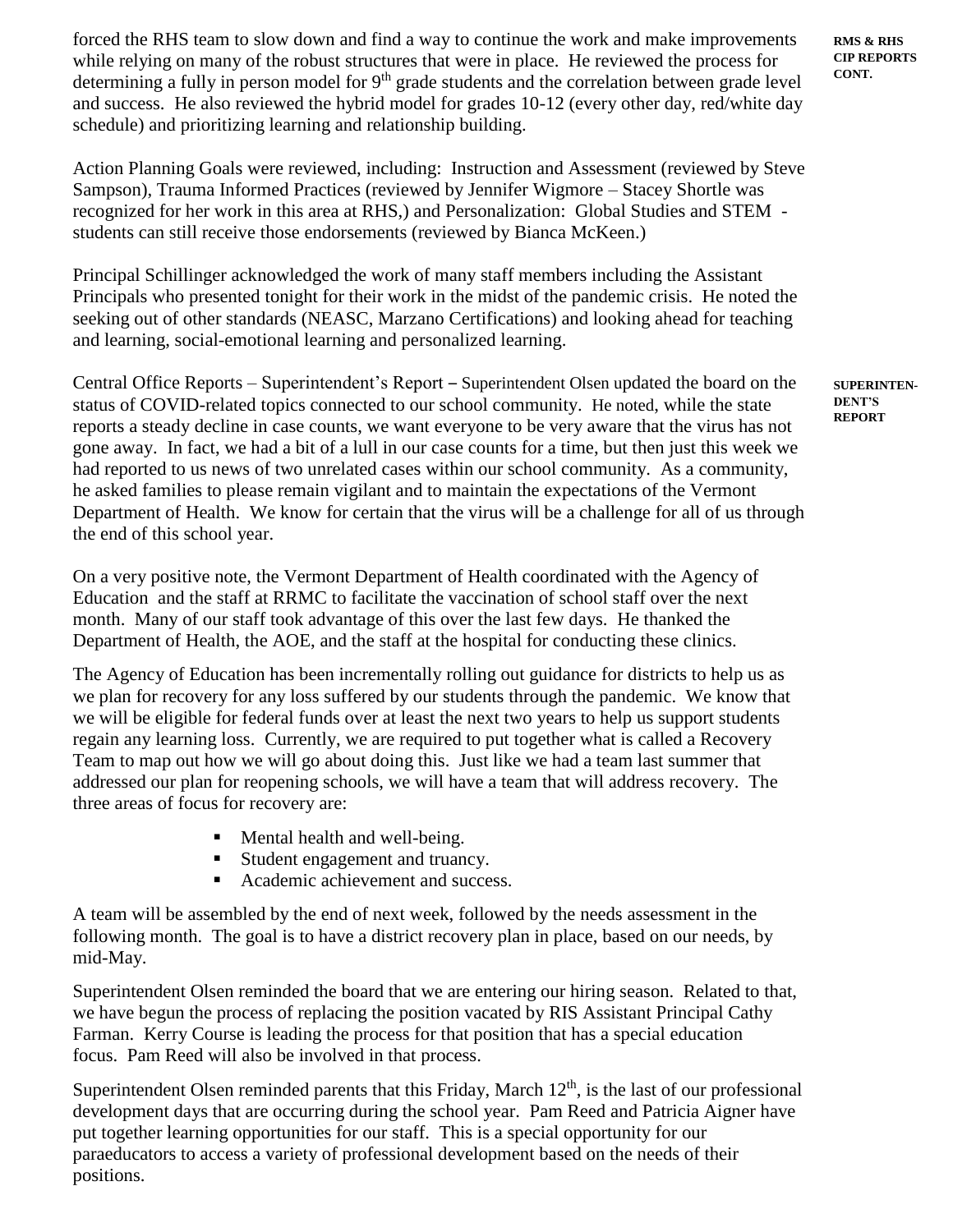In regard to Legislation: Alison Notte, and Cathy Solsaa, and Ted Plemenos (and Ann Dages?) have been involved with the efforts of the Weighting Coalition.

There is consideration being given by the Agency of Education to require a statewide Student Information System in some form. Parents would know our Student Information System by the product name of Infinite Campus. SIS contains information on students, grades, behaviors, etc. The concept would be that a common system in some format would create efficiencies. So that may affect the district if implemented, as we would certainly have to align our systems to state requirements, if the decision by the state is to go forward with this.

Superintendent Olsen reminded the Board that the high school will again be hosting the Vermont Global Issues Network Conference through an online format on April 1st.

Superintendent Olsen provided the Board and the community the understanding that there is not yet any guidance coming from the AOE on graduation and what we can expect in regard to virus protocols for ceremonies. Consequently, the high school administrative team is considering multiple options, as they have to plan ahead for this. When we are clear on what the guidance allows us, we will match our plan for the ceremony accordingly. We will always aim for recognizing the achievements of our  $12<sup>th</sup>$  grade and their families, while ensuring that we do so in a safe manner.

Mr. Olsen extended thanks of the Rutland City Public Schools to Commissioners Joanne Pencak and Matt Olewnik. He noted that even though he has been coming to board meetings for years, he never realized how much board members do until he was able to work so closely this year with Board Members like Matt and Joanne. Students, our families, and our staff have benefitted so much from their service.

President Notte recognized Commissioner Pencak and Olewnik for their service, including their work on the Finance and Planning Committee (Commissioner Pencak) and the Policy Committee (Commissioner Olewnik.)

Committee Reports – Staff Relations Committee Report – Commissioner Goldberg noted that she will present during executive session.

Building Committee Report – Chair Shimp not in attendance. President Notte noted that she had attended the last meeting which included the Facilities Assessment Report hand off from Michael Derevjanik to Glenn Scott. The minutes of the meeting were included in the Board Packet.

Policy Committee Report – Commissioner Olewnik advised that the Committee is continuing with the cyclical review process and noted that the Committee asked to address the following:

- Policy #2130 the Committee wanted to make sure new Board Members receive a good orientation and materials.
- Policy #2230 the Committee wants to get back to the self-evaluation process that got lost during the pandemic and remote meeting. The hope is that the Board will get back to goal setting and retreats.
- Policy #3110 the Committee desires to continue, in some way, when meetings return to in person in the Board Room, to leverage the new technology (ZOOM and social media) to give the community more access to meetings. Commissioner Solsaa noted that it may allow people with young kids to attend, allow more participation and encourage transparency.

**SUPERINTEN-DENT'S REPORT CONT.**

**COMMITTEE REPORTS – STAFF RELATIONS**

**BUILDING COMMITTEE**

**POICY COMMITTEE**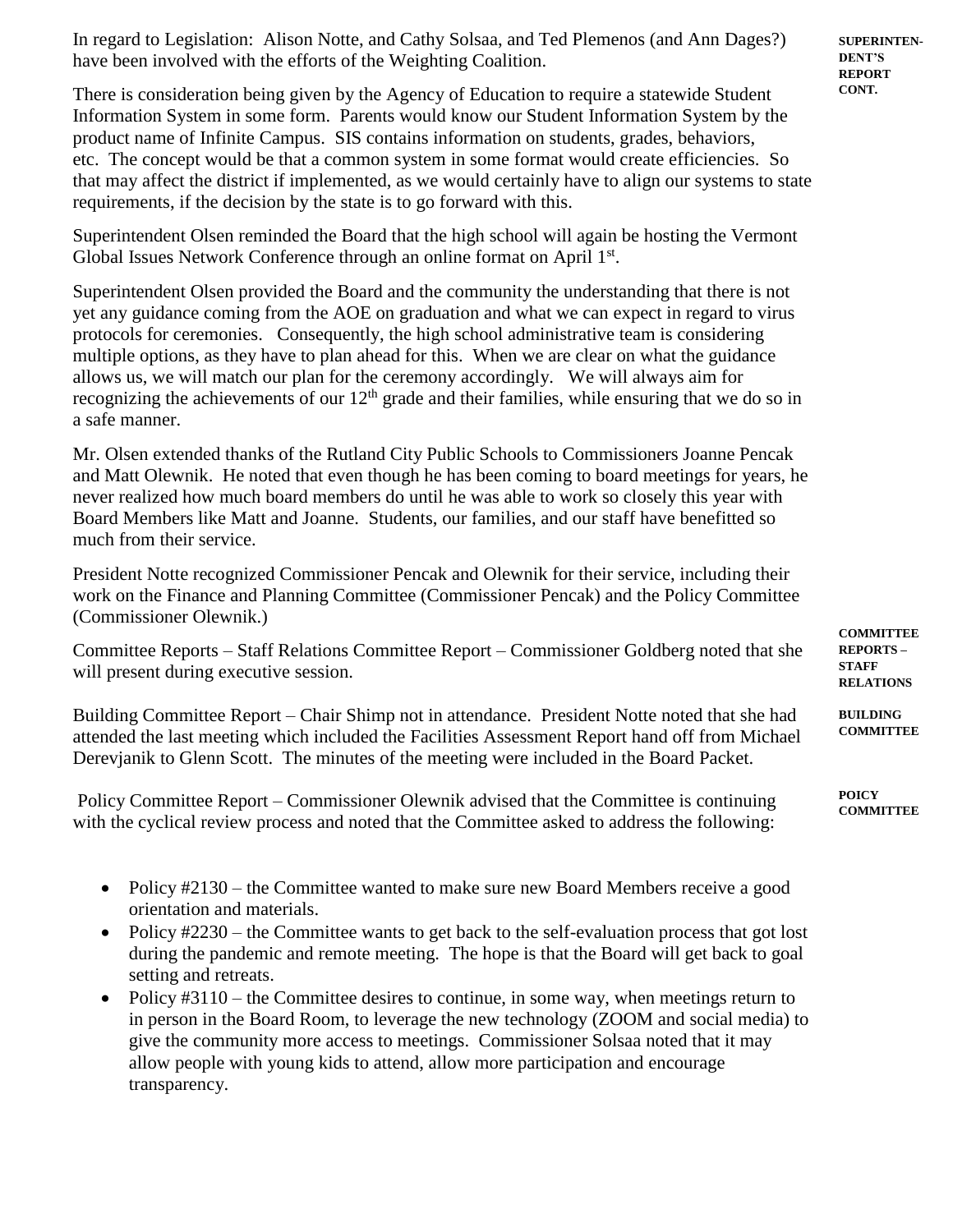Motion by Solsaa/Cavacas (Brittany) to accept policies for first reading:

Commissioner Dages noted a correction to be made – Policy #2130 Robert Rules of Order instead of "and."

- 1. Policy #2110 Execution of Policy Administrative Regulations
- 2. Policy #2120 Policy Review and Evaluation
- 3. Policy #2130 Orienting New Board Members
- 4. Policy #2210 Policy Review and Evaluation
- 5. Policy #2220 Attendance by Board Members at Conferences, Conventions and Workshops
- 6. Policy #2230 Board Self-Evaluation
- 7. Policy #3110 School-Community Relations
- 8. Policy #3120 School Sponsored Media
- 9. Policy #3130 Relations with the Municipal Government
- 10. Policy #3140 Flag Display

Motion passed unanimously by all those in attendance.

Commissioner Olewnik advised that he will get notes to President Notte in regards to where the Committee is leaving off on the review cycle.

Old and New Business – Weighting Study Coalition – President Notte noted that she sent an email earlier today containing some information on the Weighting Coalition. The email included the impact on RCPS, the information presented by Director of Finance Ted Plemenos and a summary document. The Bill is currently in the Senate Education Committee with hopes of action to be taken. She advised that changes are taking place by the hour and communication are being sent out. It is crunch time as this needs to get out of the Senate before cross over. For anyone who is interested and is willing to distribute information/get the message out, Commissioner Solsaa has images and texts for social media, as well as a lit of senators and their email addresses. **OLD & NEW BUSINESS**

Commissioner Olewnik thanked the community for supporting the budget.

Commissioner Dages thanked Commissioner Pencak for guidance and leadership and the installation of the Finance and Planning Committee, straight talk and tutoring and Commissioner Olewnik for his calming and thoughtful presence, doing the work. She noted that she will miss his truths and insight.

Motion by Pencak/Kiefaber at 8:08 pm that the Rutland City Board of School Commissioners enter into an executive session with Superintendent Olsen, Assistant Superintendent Bliss and Director of Finance Ted Plemenos for the purposes of discussing personnel/contractual matters the general public knowledge of it which would clearly place the Board at a substantial disadvantage.

Motion passed unanimously by all those in attendance.

Director of Finance Ted Plemenos left executive session at 8:27 pm.

The Board came out of executive session at 8:39 pm.

**MOTION: EXECUTIVE SESSION**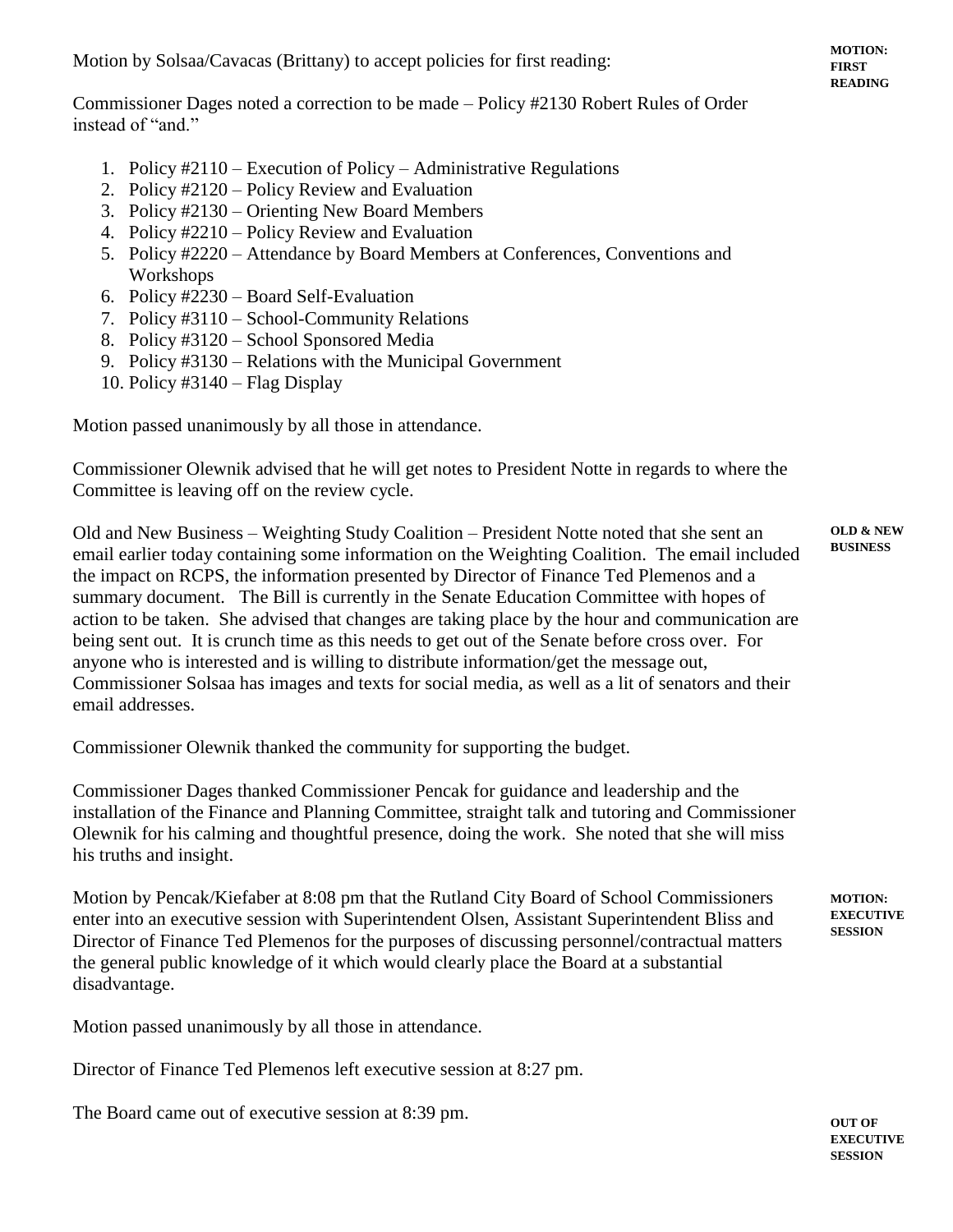Motion by Cavacas (Hurley)/Cavacas (Brittany) to approve the contract renewals of Director of Finance Ted Plemenos and Director of Equity and Inclusion Pam Reed as presented.

Motion passed unanimously by all those in attendance.

Motion by Cavacas (Brittany)/Kiefaber at 8:40 pm that the Rutland City Board of School Commissioners enter into an executive session for the purposes of discussing Superintendent review matters the general public knowledge of it which would clearly place the Board at a substantial disadvantage.

The Board came out of executive session at 9:09 pm.

Motion by Kiefaber/Cavacas (Hurley) to adjourn at 9:09 pm. Passed.

Respectfully Submitted, Betty A. Kapitan, Recording Secretary **MOTION: CONTRACT RENEWAL – PLEMENOS & REED**

**MOTION: EXECUTIVE SESSION**

**OUT OF EXECUTIVE SESSION**

**ADJOURN**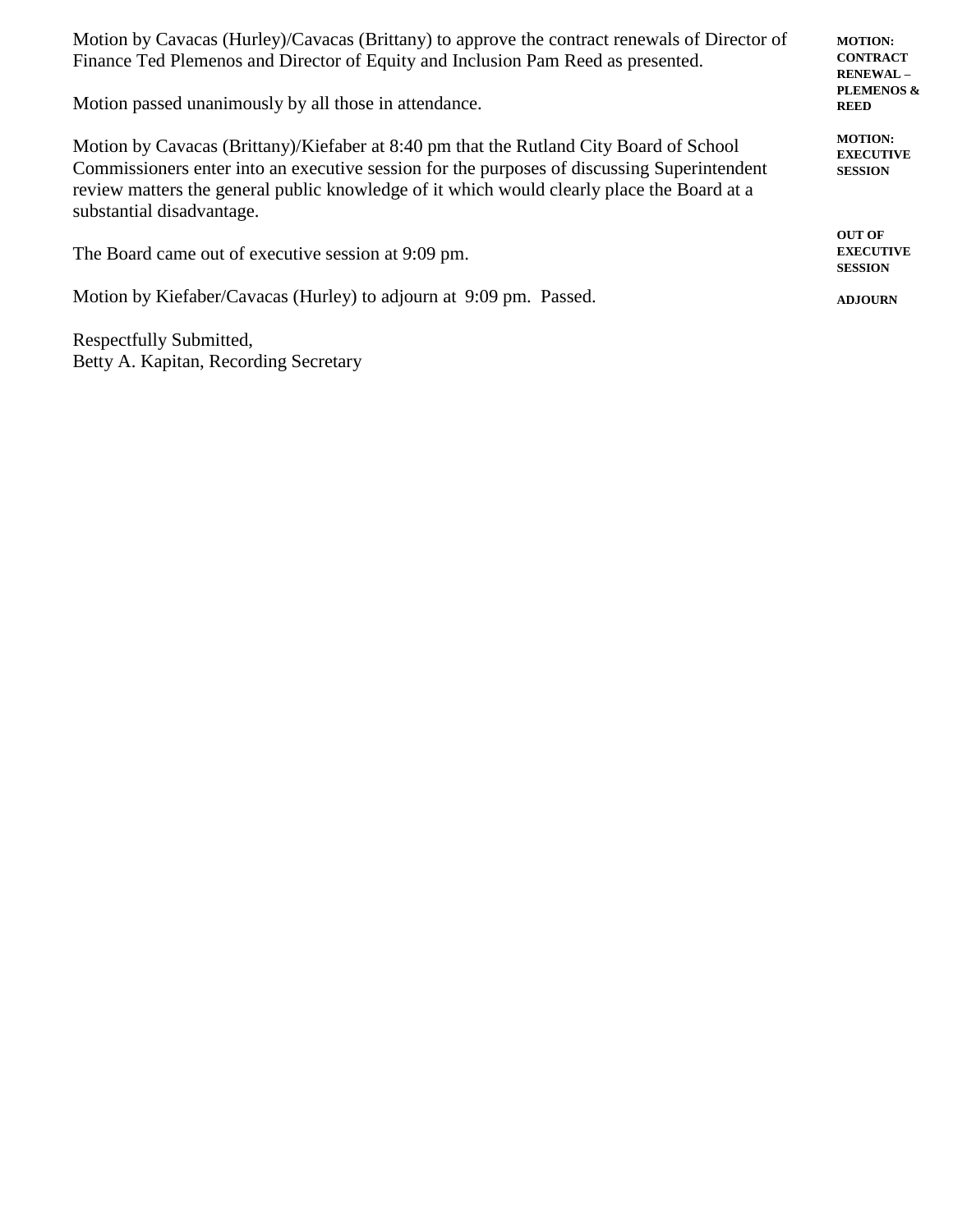TO: **Board of Education** William K. Olsen, Superintendent FROM: March 4, 2021 DATE:

Personnel Memorandum - Licensed and Non-Licensed  $RE:$ 

RESOLVE: That the LICENSED and NON-LICENSED SECTION OF THE PERSONNEL MEMO NO. 619 dated March 4, 2021, be approved as recommended by the Superintendent of Schools.

# A. LICENSED SECTION

|    | Appointment            |                                |             |           |
|----|------------------------|--------------------------------|-------------|-----------|
|    | Name                   | Position/Location              | Salary      | Effective |
|    | Jacqueline Hemple      | Human Services Instructor/STC  | \$50,292.00 | 8/27/21   |
|    |                        |                                |             |           |
| 2. | Retirement             |                                |             |           |
|    | Name                   | Position/Location              |             | Effective |
|    | Patricia Alonso Schaft | World Language Instructor/RHS  |             | 6/30/21   |
|    |                        |                                |             |           |
| 3. | Resignation            |                                |             |           |
|    | Name                   | Position/Location              |             | Effective |
|    | Cathy Farman           | <b>Assistant Principal/RIS</b> |             | 6/30/21   |

# **B. NON-LICENSED SECTION**

| 1. Appointments<br>Name<br><b>Brooke Lipman</b><br>Sarah Wilson | Position/Location<br>Paraeducator/RMS<br>Paraeducator/RHS | <b>Pro-rated Salary</b><br>\$8,824.97<br>\$8,662.71 | Effective<br>3/1/21<br>3/3/21 |
|-----------------------------------------------------------------|-----------------------------------------------------------|-----------------------------------------------------|-------------------------------|
| 2. Transfer                                                     |                                                           |                                                     |                               |
| Name                                                            | Position/Location                                         |                                                     | Effective                     |
| Lori Pinkowski                                                  | Position From: Secretary I at RHS                         |                                                     | 7/1/21                        |
|                                                                 | Position To: Secretary III at STC                         |                                                     |                               |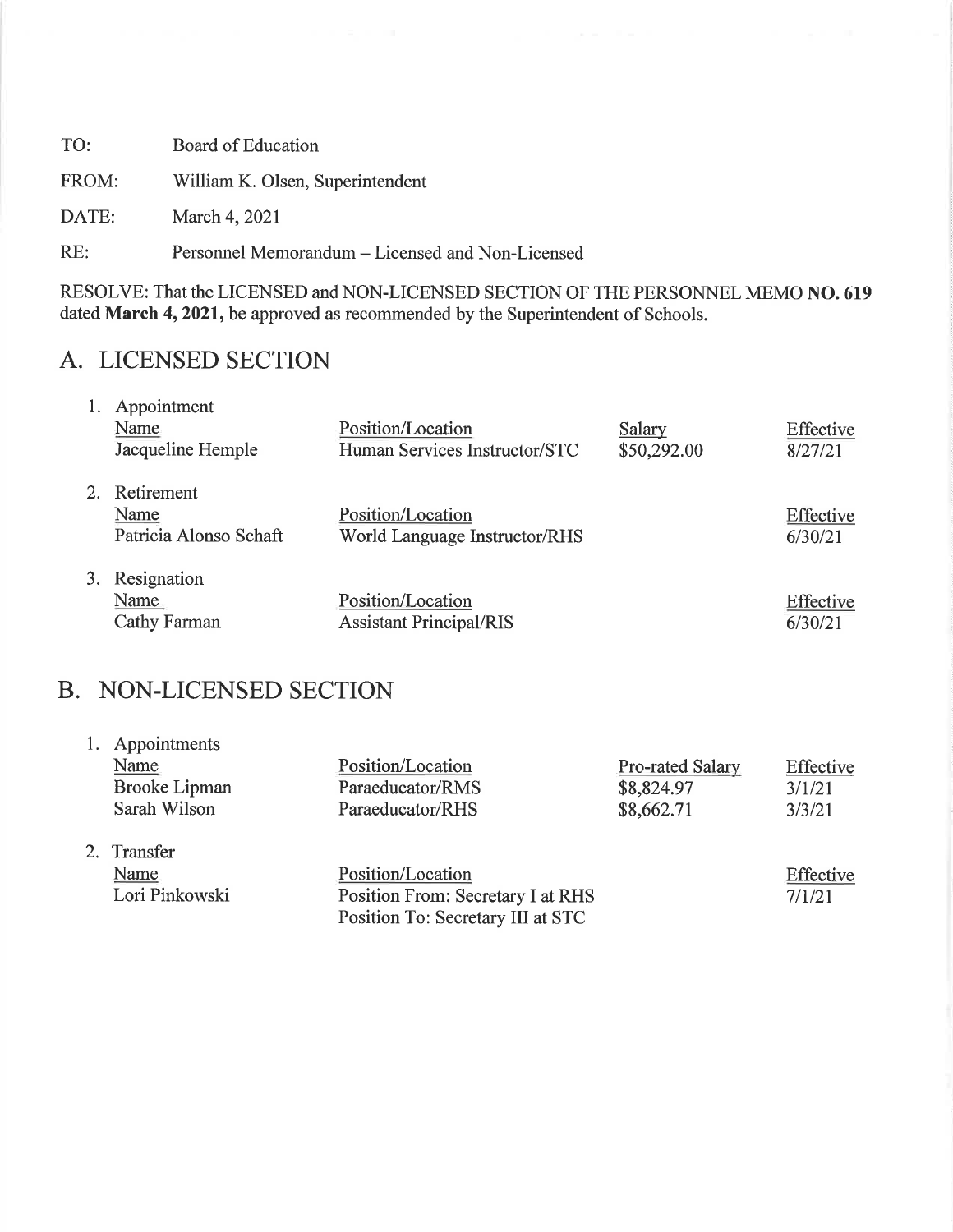

To: Ted Plemenos, Finance Director

From: Patricia Aigner, Director of Technology

Subject: HP Elitebook 850 G6

Date: 03/03/2021

Rutland City Public Schools put out a request for quotes for 85 each HP Elitebook 850 G7

#### Equipment Details HP Elitebook 850 G7

- i5 processor
- $16GB RAM$
- 512GB SSD
- . Warranty 3-Year Parts & Labor Elite Warranty

The following bids returned:

| <b>Vendor</b>    | <b>Model</b>                       | <b>Price</b> | <b>Total</b>                      | Quote #               |
|------------------|------------------------------------|--------------|-----------------------------------|-----------------------|
| <b>Top Floor</b> | EliteBook 840 G7 (wrong model)     | \$908.00     | \$77,180.00                       | <b>TTF-25619-HPVT</b> |
| Ormsby           | EliteBook 850 G7                   | \$923.00     | \$78,455.00                       | 1823130               |
| <b>Best Buy</b>  | EliteBook 850 G8(wrong model)      |              | \$1,667.91 \$142,772.50 238426473 |                       |
|                  | <b>Connection EliteBook 850 G7</b> | \$995.00     | \$84,650.00                       | 25158785.02           |

We recommend purchasing from Ormsby because they are the lowest bid for the model requested.